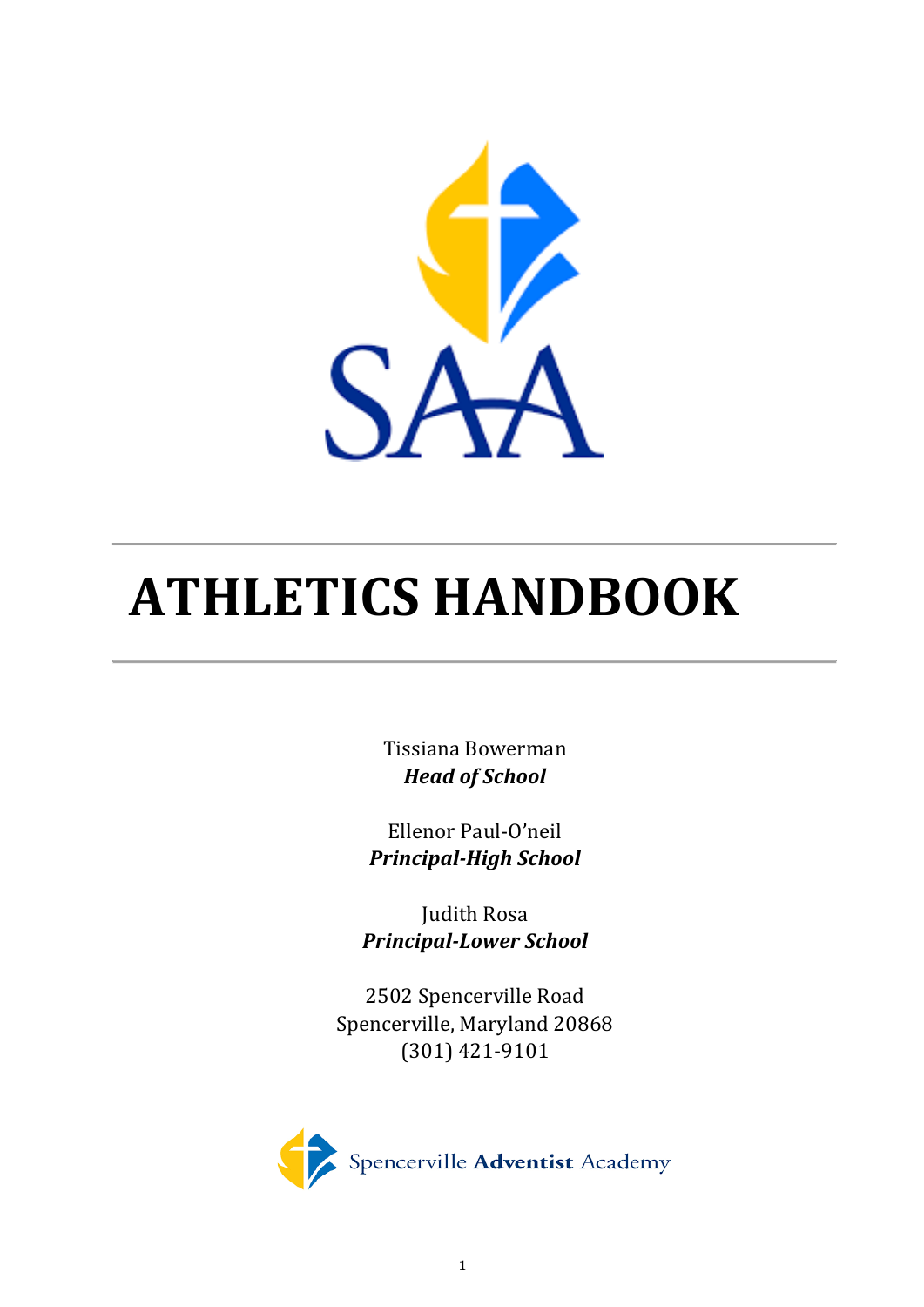# Table of Contents

|                                                                | Page | 3                                     |
|----------------------------------------------------------------|------|---------------------------------------|
|                                                                | Page | 3                                     |
| <b>Grade Point Average</b>                                     |      | 3<br>$\overline{4}$<br>$5-6$<br>$7-9$ |
| Athletic Program-Philosophy, Objectives and Expectations Pages |      | $10 - 11$<br>12<br>13-14              |
|                                                                |      | 15-19                                 |
| Responsibilities/Job Description                               |      |                                       |
| Code of Ethics                                                 |      |                                       |
| Expectations                                                   |      |                                       |
| ■ Legal Duties of a Coach                                      |      | 20                                    |
|                                                                |      | $20 - 21$                             |
| ■ Adding a New Sports Team                                     |      |                                       |
| Soccer<br><b>Report</b>                                        |      |                                       |
| Volleyball                                                     |      |                                       |
| Basketball                                                     |      |                                       |
| Softball                                                       |      |                                       |
| Baseball                                                       |      |                                       |
| Spirit Team (Cheerleaders)                                     |      |                                       |
| <b>ACRO</b> Team                                               |      |                                       |
| Golf (Pending)                                                 |      |                                       |
| <b>Cross Country (Pending)</b>                                 |      |                                       |
| Flag Football (Pending)                                        |      |                                       |

#### **Spencerville Adventist Academy is a chartered member of the Potomac Valley Athletic Conference**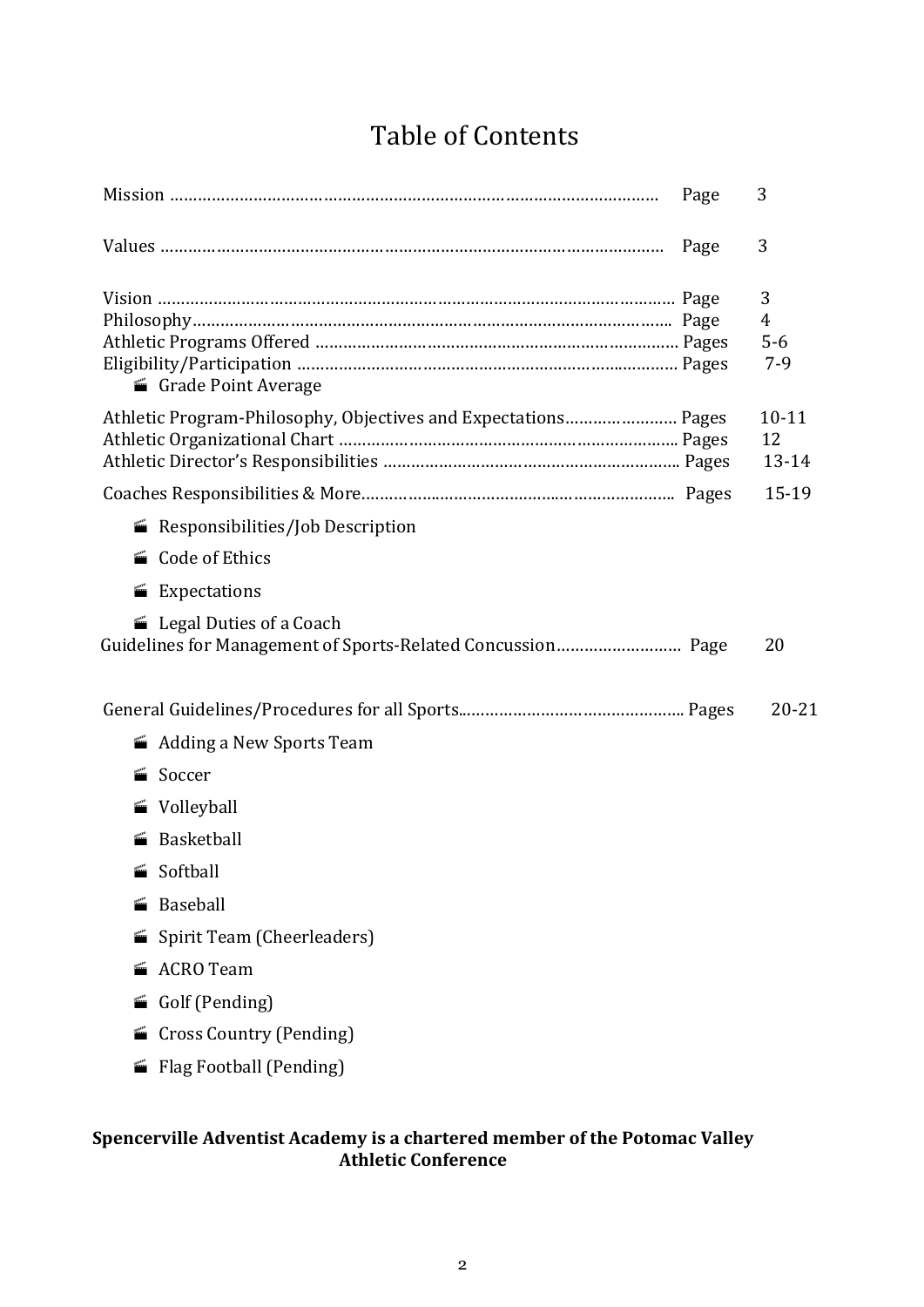### Our Mission

We provide "a distinctive Seventh-day Adventist Christian education preparing the whole person for service to God and man and for eternal life."

### Our Values

- $\leq$  *Spirituality* students are nurtured in a vibrant spiritual environment where Christ's character is emulated.
- $\leq$  *Excellence* we educate the "whole person" balancing the mind, body, and spirit.
- *Service* our students develop an attitude of compassionate service toward their community in a manner that expresses their love for Christ.

### Our Vision

We want to be chosen by constituents and community for our strong spiritual emphasis, outstanding academics, deep commitment to service, and sound physical plant, and because we are convicted of our mission and true to our values, we will **BROADEN** our reach by being spiritually focused on transforming and converting hearts, making spiritual connections in every class and taking advantage of teachable moments to convey spiritual concepts. Reaching out and serving as a light to those around us in the community. Offering an outstanding academic program, challenging our students and stimulating a genuine love of learning. Adhering to a sound financial basis of operations, with additional funds available each year to fund future contingencies.

Developing a student body that is friendly and accepting and demonstrates respectfulness of each other and adults. Educating the "whole person" (physical, mental, and spiritual), by offering a variety of extracurricular activities while teaching the importance of balance. Never losing our focus on mission and on the need to make all major decisions with an awareness of their long-range impact on our mission and values.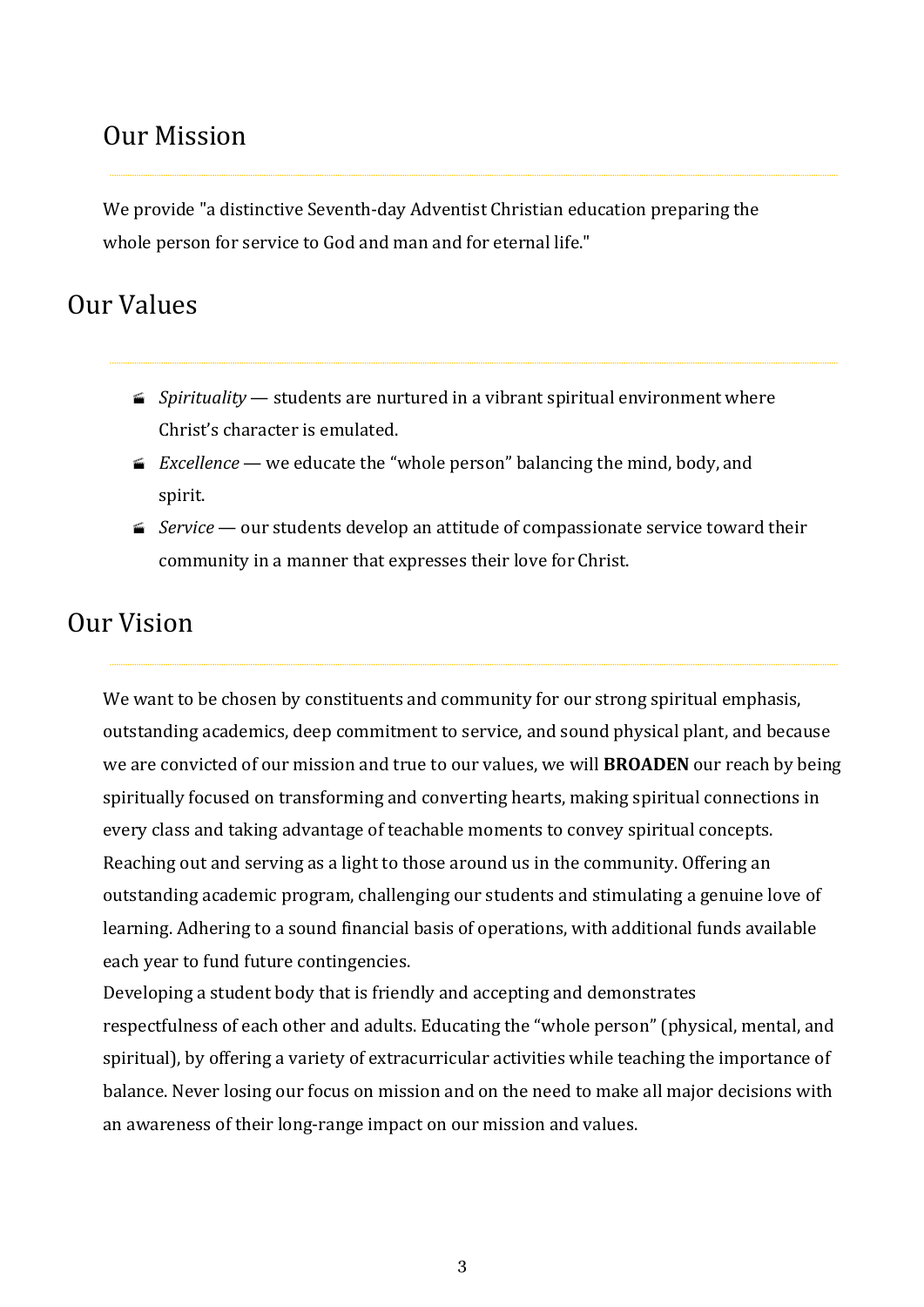### Spencerville Adventist Academy Philosophy

The Seventh-Day Adventist Church recognizes God as the ultimate source of existence and truth. In the beginning, God created in His image a perfect humanity, a perfection later marred by sin. Through the guidance of the Holy Spirit, God's character and purposes can be understood as revealed in nature, the Bible, and Jesus Christ. The distinctive characteristics of Adventist Education, derived from the Bible and the inspired writings of Ellen G. White, point to the redemptive aim of true education: to restore human beings into the image of their Maker. While God presents His infinitely loving and wise character as the ultimate norm for human conduct, human motives, thinking and behavior have fallen short of God's ideal. Education in its broadest sense is a means of returning human beings to their original relationship with God. Its time dimensions' span eternity.

Adventist education seeks to develop a life of faith in God and respect for the dignity for all human beings; to build character akin to that of the Creator; to nurture thinkers rather than mere reflectors of other's thoughts; to promote loving service rather than selfish ambition; to ensure maximum development of each individual's potential; and to embrace all that is true, good, and beautiful**.**

#### **(Ellen G. White, Education, p. 17)**

An education of this kind imparts far more than academic knowledge. It fosters a balanced development of the whole person-physically, intellectually, socially, and spiritually. Working together, homes, schools, and churches cooperate with divine agencies in preparing learners for responsible citizenship in this world and in the world to come.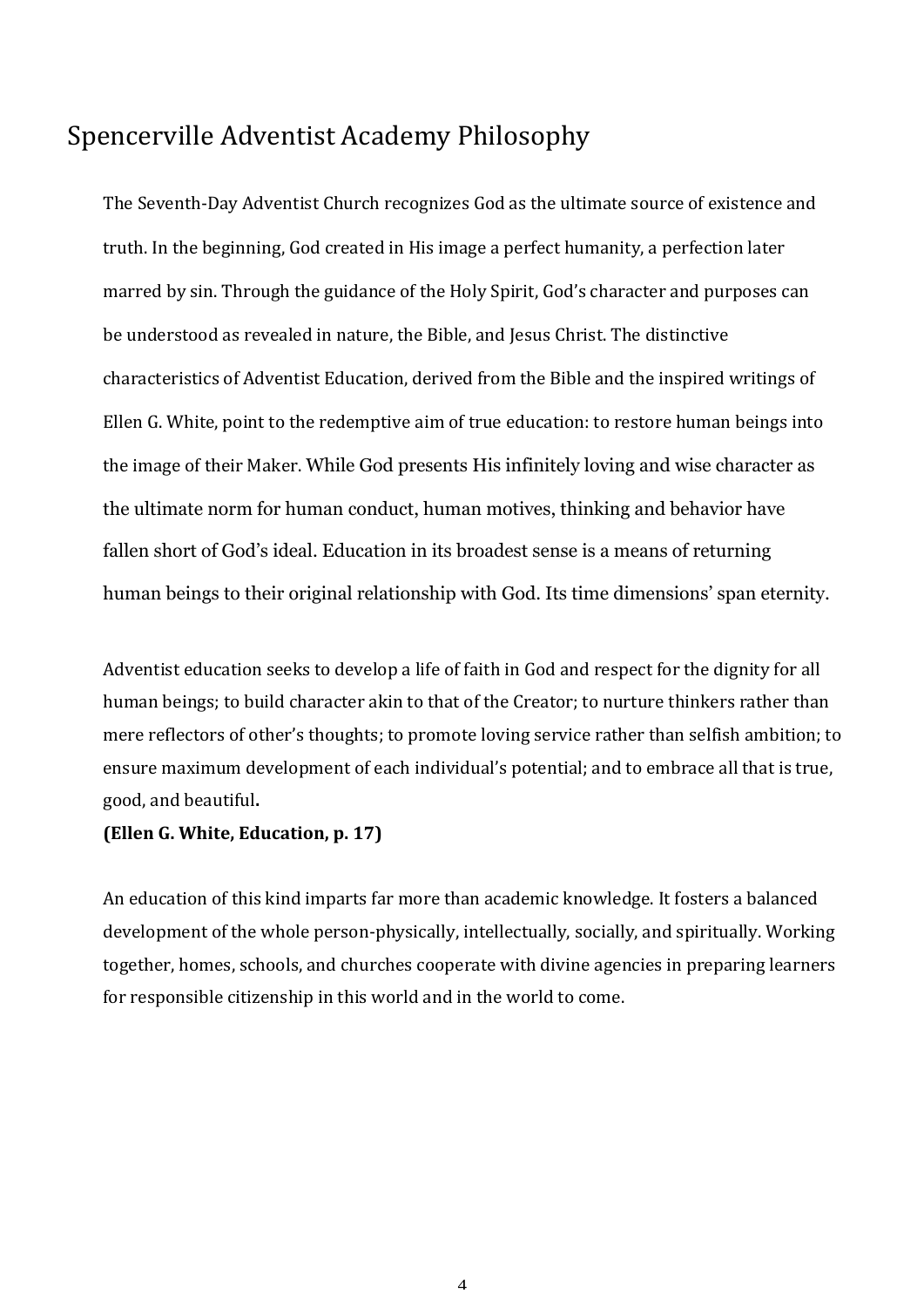Interscholastic Athletics Program Interscholastic athletics are organized sport completions between schools. They are an extension of the classroom that provides teaching and learning experiences for all involved.

| <b>Fall Sports</b>         | <b>Winter Sports</b>       | <b>Spring Sports</b>     |
|----------------------------|----------------------------|--------------------------|
| MS Boy's & Girls' Soccer   | MS Girls' Basketball       | Varsity Women's Softball |
| Varsity Men's Soccer       | MS Boys' Basketball        | Varsity Men's Baseball   |
| Varsity Women's Soccer     | Men's Junior Varsity       | Varsity Men's Volleyball |
| Varsity Women's Volleyball | Women's Junior Varsity     |                          |
|                            | Varsity Women's Basketball |                          |
|                            | Varsity Men's Basketball   |                          |

### **Pre-Season Meetings:**

All coaches shall have a preseason meeting with parents for the purpose of disseminating information regarding eligibility requirements, try-out/practice start dates and times, team selection criteria, insurance, equipment required (including safety equipment), and rules specific to his/her school and/or program.

### **Parents/Guardians Meeting:**

All head coaches shall conduct a meeting for the student-athletes and their parents/guardians within one week of the final team rosters being announced.

### **Try-outs:**

All coaches shall conduct a minimum of 2 try-outs for each respective sport. Try-outs are **MANDATORY**.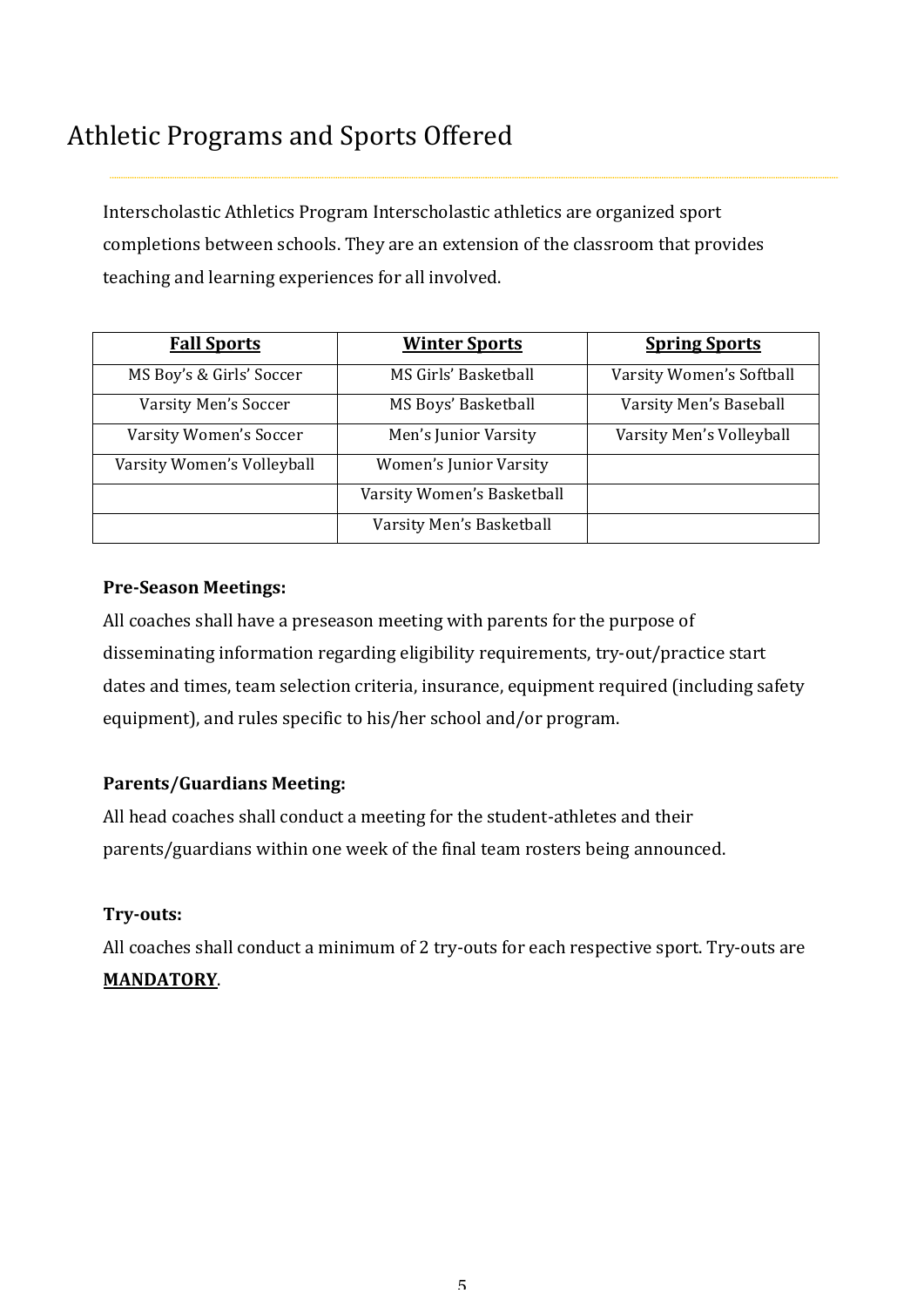#### **Student-Athlete Early Dismissal Procedure:**

It is the responsibility of the head coach to inform parents/guardians of any and all athletic events; the Athletic Director will inform the teachers, Staff and administration. All communication from the coach will be via BAND. All internal communication will be done via email. The BAND/email communication must contain the following information in order to afford the student-athlete credit for the missed assignments.

- Date of event
- $\blacktriangleright$  Names of the student-athletes participating in the event
- $\equiv$  Time of dismissal

#### **Coach - Athlete Communication:**

We ask that coaches provide their coaching style and methodology to the players at the beginning of the sports season. Coaches' styles will vary with the individual coach. However, we stress that all coaches have an "open line" of communication with their players. Coaches should never use profanity in practice and/or games to address their players, assistants and officials. They should use positive reinforcement whenever possible to achieve the outcomes they desire.

#### **Coach – Parent/Guardian Communication:**

The following section is designed for parents/guardians of athletes participating in the Spencerville Adventist Academy athletic program. Both parenting and coaching are extremely difficult vocations. By establishing an understanding of each position, we are better able to accept the actions of the other and provide greater benefit to children. As parents or guardians, when your children become involved in our program, you have a right to understand what expectations are placed on your child. This begins with clear communications from the coach of your child's program.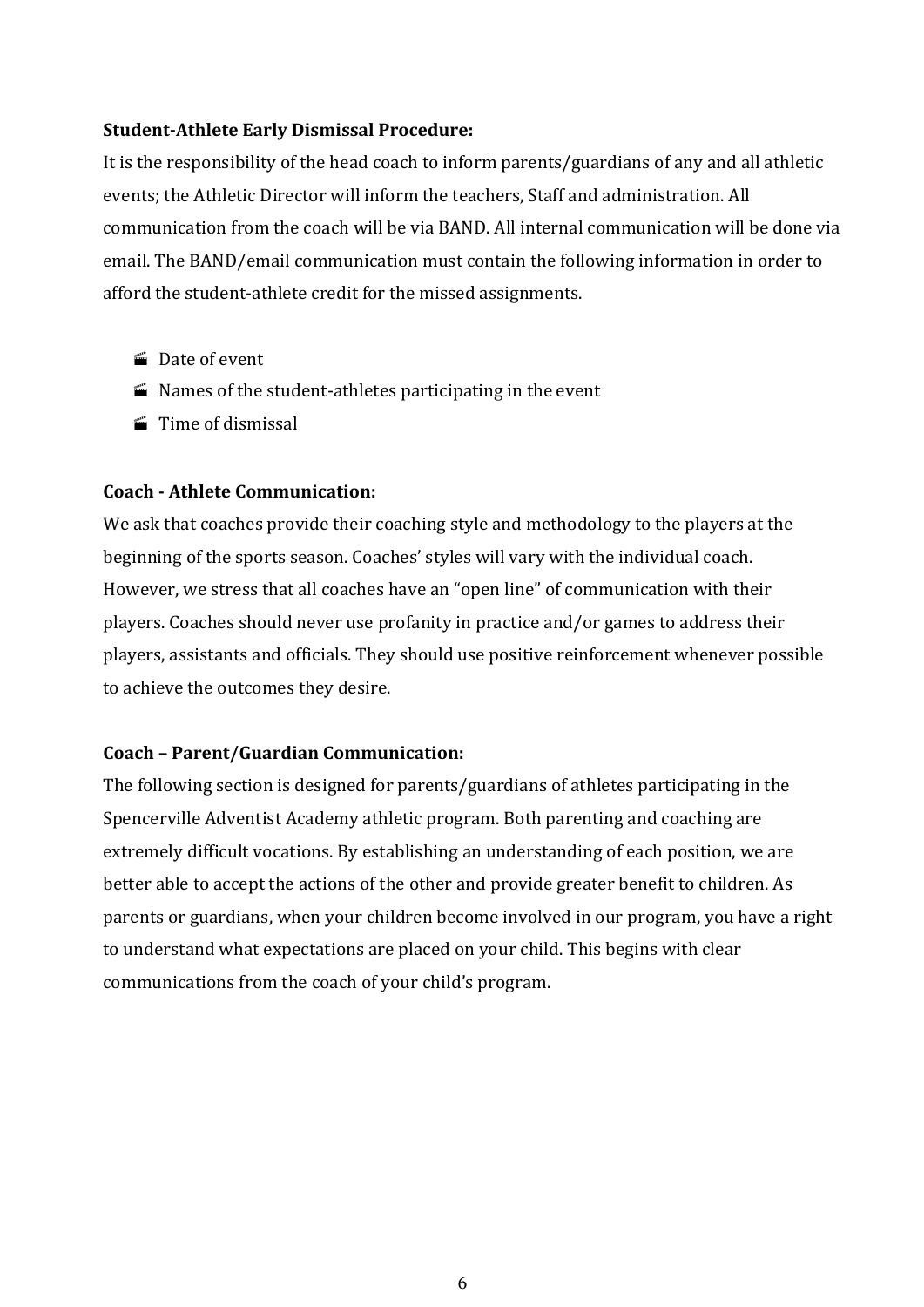# Eligibility/Participation

Student participation in the SAA Athletic Program is a privilege. Student eligibility for participation in the SAA Athletic Programs at the Lower School and Upper School levels shall be based on the following criteria:

### **Policies**

PVAC Policies:

- **1.** Student Athletes representing SAA on any of its athletic teams must be a registered full-time student at SAA, as required by the Maryland School Laws and may only represent SAA as a full-time student. (Home schoolers are **NOT permitted to represent SAA on any of its athletic teams per PVAC Rules)**
- 2. Students may participate in athletic contests for a maximum of four years in any one sport  $(Grades 9, 10, 11, 12)$
- **3.** Students are required to have a current sports physical on file for each calendar year. All sports physicals are to be turned in prior to any student practicing, trying out, and/or participating in games. **NO EXCEPTIONS!**

### SAA Policies:

- 1. A student seeking to join an athletic group must demonstrate compliance with the following criteria:
	- A. Practice a Christian lifestyle that is in harmony with the philosophy and goals of **Spencerville Adventist Academy.**
	- **B.** Not be subject to discipline for attendance (see attendance policy).
	- C. Maintain all passing grades \* (from A to C-). D's and F's are considered failing **grades.**
	- **D.** Not be subject to discipline for serious misconduct (see serious misconduct **policy).**
- 2. Continued eligibility will be reviewed throughout the semester. A student with a D or F grades at mid-semester or as a final semester grade will be placed on academic probation and will be considered ineligible to participate in any athletic group. Academic probation runs a full nine-week period and is reviewed at the end of the nine-week period. Students must have all grades of a C or above at the end of the designated time to be removed from Academic Probation.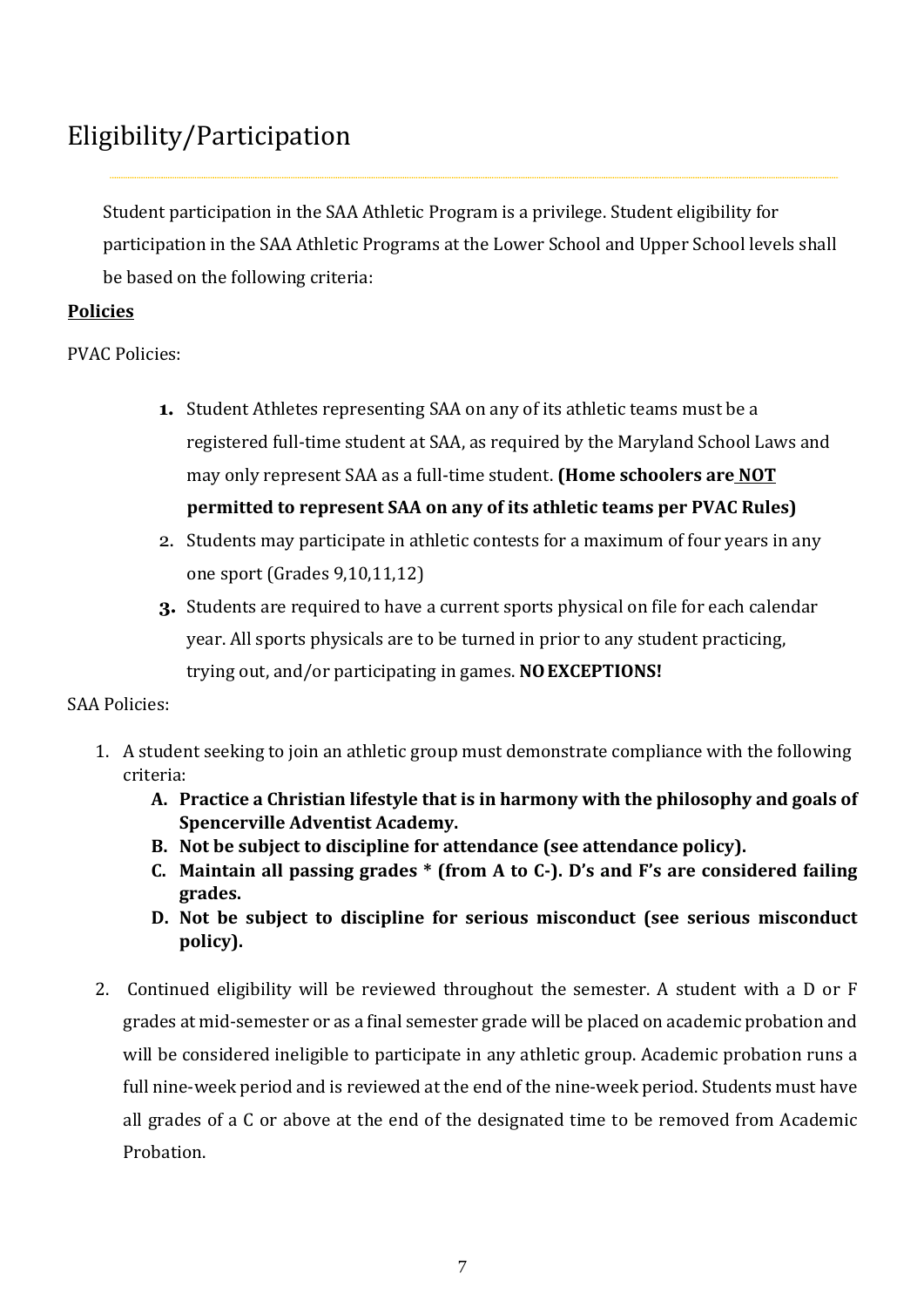- 3. All athletes must possess a current (within a calendar year) sports physical due by July 1 of the upcoming school year as directed by Maryland State standards. Student athletes may not tryout nor participate in any sporting event unless they have a current physical on file with the school nurse's office.
- 4. A student is ineligible to participate in a game and practice if he/she was unable to attend all his/her classes or meet his/her school appointments the day of the game/activity unless the absence is excused. If a student is sick and does not attend school, they shall not participate in that day's sporting events although sickness may be an excused absence from class.

#### A. Attendance:

- 1. Student Athletes must maintain high standards of citizenship. A student suspended from school is ineligible to participate (practice, play and/or attend) athletic events during duration of the suspension and must be administratively re-admitted/cleared prior to being eligible for reintegration into the respective sport.
- 2. Students **MUST** be present in school to be eligible for practice/participation in any athletic event. Students who are late to school, on practice/game days, must have a written parent note or doctor's note in order to be eligible for practice and/or a game on that respective day. If a student is absent from school on a practice/game day, they are ineligible to participate in any athletic event for that respective day. Students that miss a practice prior to a game, are ineligible to play in the next game.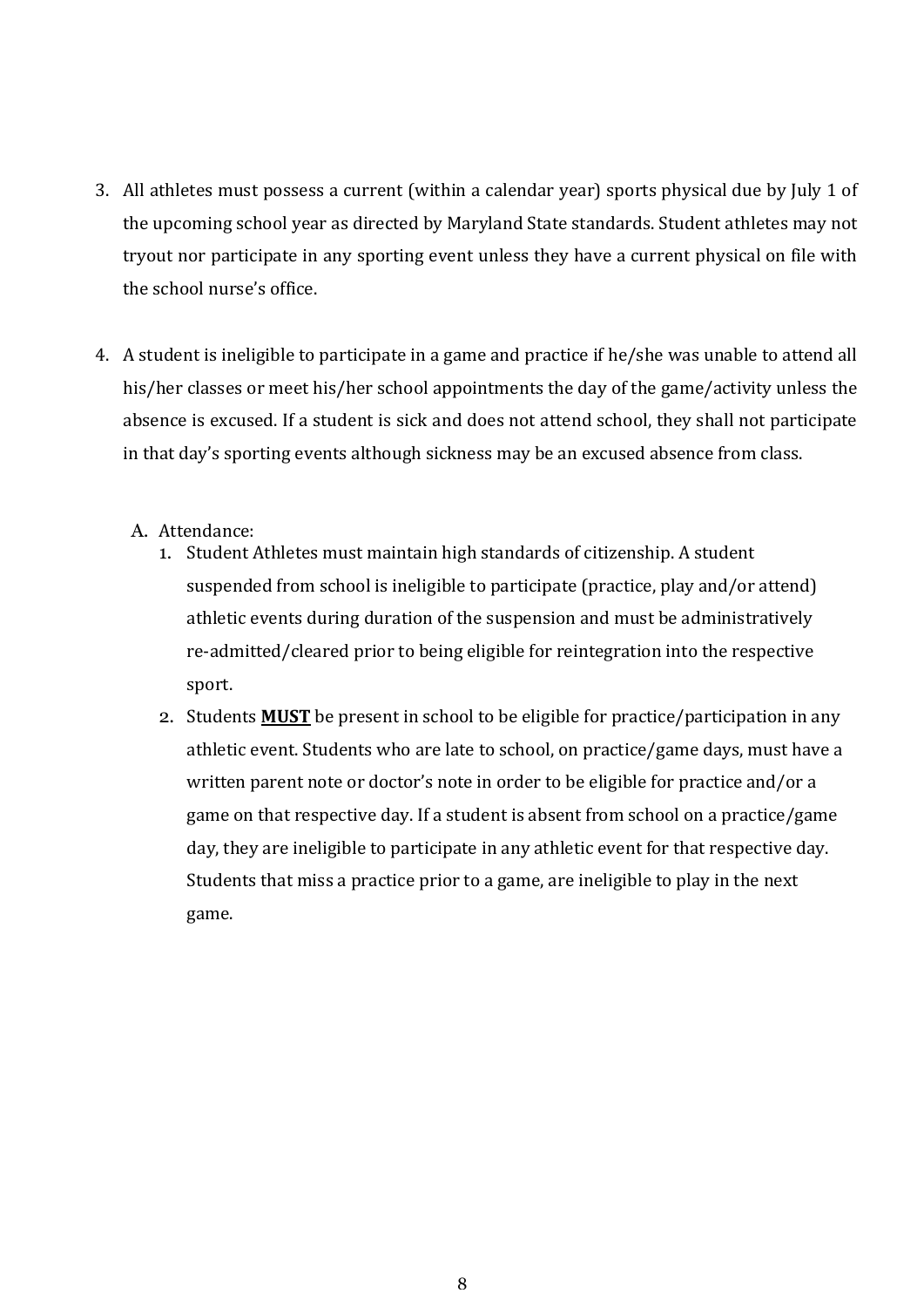#### B. Appeals Procedure:

- 1. The respective Principal (Lower School or Upper School) shall determine whether an appeal involves challenging a course grade. (Appeals will follow the SAA Administrative Procedure).
- 2. If a student, parent or legal guardian wish to appeal the administration's decision, the process is the following:
	- a. Appeal to the applicable Principal who will verify the accuracy of the students Eligibility Index.
	- b. Appeal to the Superintendent, or the assigned representative, who will verify the information submitted by the school and determine if extenuating circumstances warrant the granting of a waiver. The Superintendent's waiver may be conditionally granted.
	- c. A further appeal may be made to the Board.
- C. Special Notes:
	- a. Any student who participates in a sport tryout, subsequently makes the team and attends one practice will be considered part of the team. Accounts for all team related fees will thereafter be assessed and not refundable. If a student-athlete makes the team, they may prohibit another from the benefit of participating in that sport due to size limited of the team as determined by the coach and therefore should forfeit repayment of fees.
	- b. Students should not participate in extracurricular activities that may have schedules that conflict with each other. Some sports require more time away from studies and classroom. Students who desire to play basketball will not be allowed to participate in ACRO. Due to the numerous practice/game conflicts, the two sports demand far too much of a student athlete to participate in both sports at the same time. If a student has a desire to participate in both, they must stipulate in a letter to the Athletic Committee prior to the first tryout of ACRO outlining their desire and abilities to compete in both sports. The decision for that student will be evaluated on a case-bycase basis. Extracurricular activities may cause some absence from class. It is the athlete's responsibility to ensure their work is current with their respective teachers.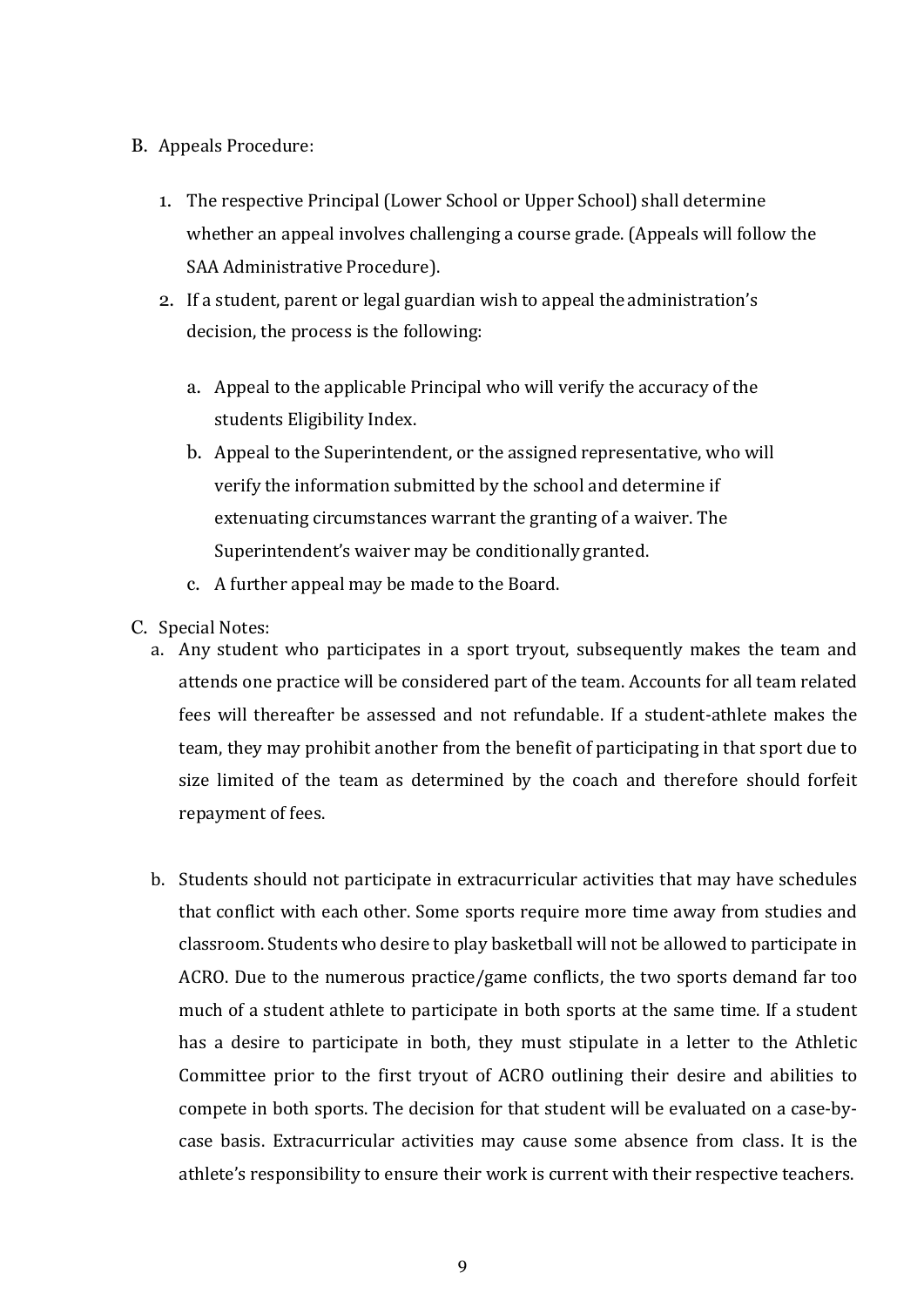# Athletic Program - Philosophy, Objectives and Expectations

### **Philosophy:**

The overall mission, vision and values of Spencerville Adventist Academy are paramount in everything we do as a school. Consistent with this concept, the SAA athletic program is designed to function within those parameters and to work harmoniously with the spiritual and academic development of the student-athlete and the school at large.

We believe an athletic program is an important part of our overall mission of "enriching the whole person for service to God and man" because it promotes good sportsmanship, leadership, self-sacrifice, forethought, perseverance, maturity, respect, teamwork, generosity and integrity. These ideals are consistent with the SAA Values and Mission Statement. We believe the athletic program helps to instill these values in the student- athletes in order for the students to take them beyond the athletic field into everyday life.

We believe team sports are an important part of our athletic program because they help to enrich leadership skills and enable student-athletes to share their God-given talents for the betterment of others rather than for their own glory.

### **Objectives:**

### The objectives of the SAA athletic program are to:

(a) Help each student-athlete achieve a high level of athletic skill and knowledge of their respective sport;

(b) Help each student-athlete have an overall increased level of health and physical fitness;

(c) Help each student-athlete create an attitude of sportsmanship, develop a mind-set of perseverance and self-sacrifice, build habits of a strong work ethic and develop increased levels of confidence and self-esteem;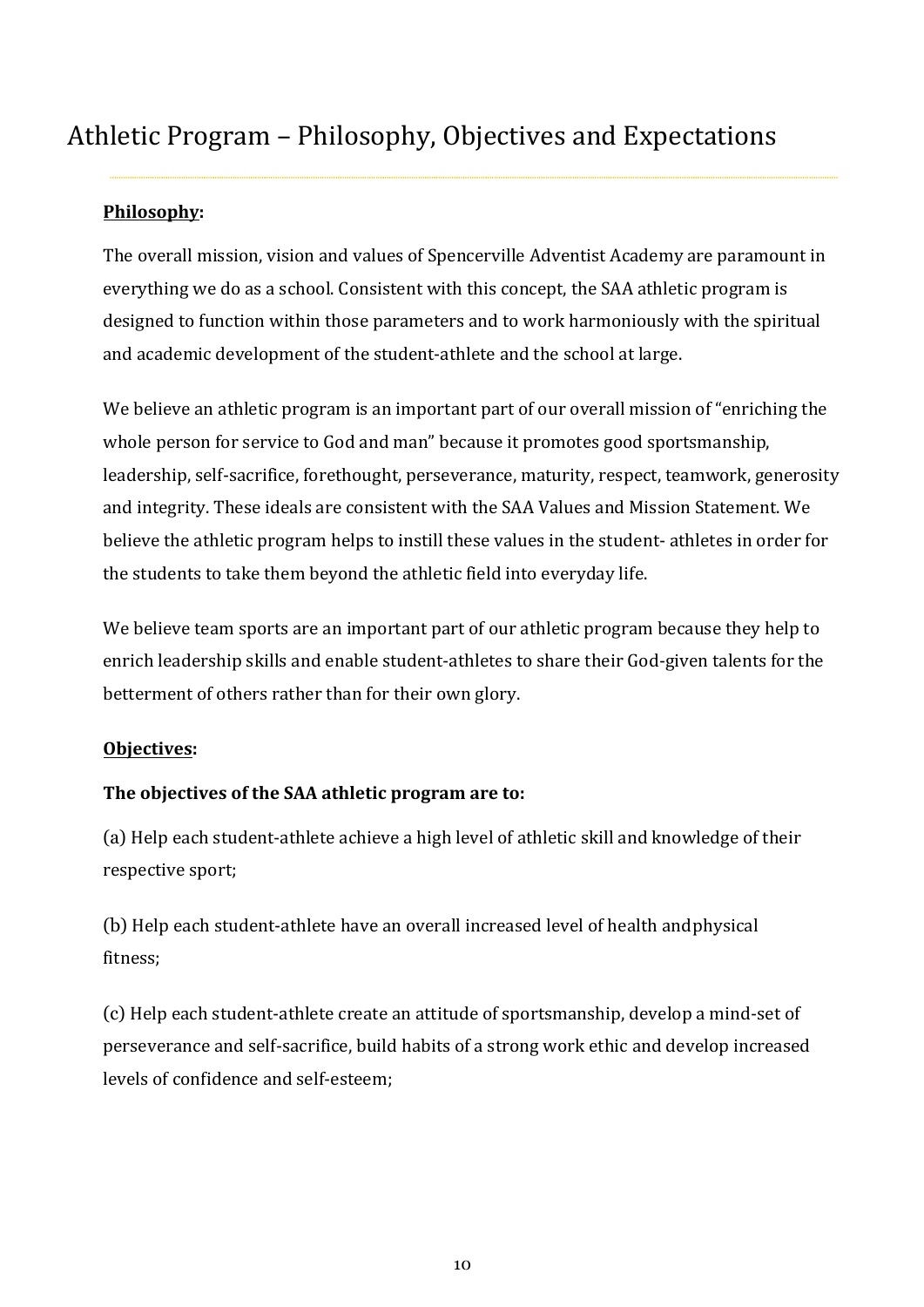(d) Serve as a means of attracting and retaining students to SAA;

e) Develop teams that are competitive in their respective sports, keeping in mind that we will not equate the value of our program with the number of wins and/or losses during the athletic season - the "winning at all costs" mind-set is not consistent with our philosophy.

#### **Expectations**:

#### The expectations of SAA student-athletes are:

(a) Maintain an attitude of positive sportsmanship and respect for coaches, officials, teammates, opponents, equipment, and facilities at all times; and

(b) Represent Christ, themselves and SAA positively at all times.

### **SAA** expects that its coaches will:

- (a) Be knowledgeable in the sport they are coaching.
- (b) Know their players.

(c) Understand adolescent growth and development principles.

(d) Prepare each practice with an emphasis on desired skills, physical training, and the strategies and behaviors' necessary for each athlete to achieve personal as well as team success.

(e) Act in the best interests of the team as well as individual members by balancing the goal of winning with the inclusion of team members; and

(f) Represent Christ, themselves and SAA positively at all times.

### **SAA** expects that its fans, including parents and non-participating students, will:

(a) Represent Christ, themselves and SAA positively during all SAA athletic events; and

(b) Display an attitude of positive sportsmanship in all interactions with studentathletes, coaches, officials, opponents and other fans.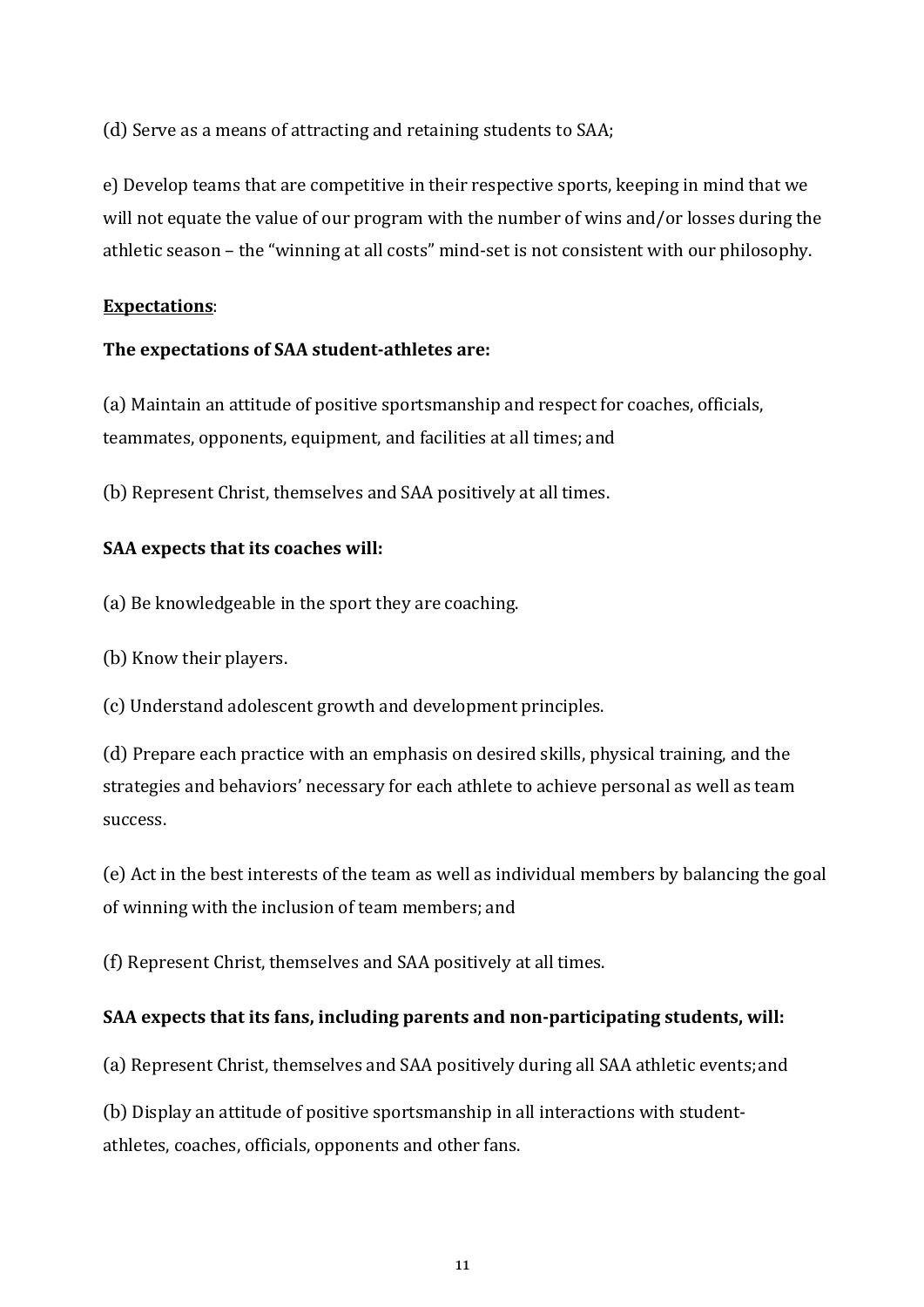### ATHLETICS ORGANIZATIONAL CHART



The Spencerville Adventist Academy Athletic Organizational Chart shows the basic organization structure of the Athletic Department. This graph should be used to identify the proper communication hierarchy when seeking answers to questions or problems resolved.

**Upper School Principal:** The Upper School Principal is the official Athletic Director's direct supervisor; support services to the Athletic Director and the Spencerville Athletic program.

Athletic Director: The athletic director reports directly to the Upper School Principal. The athletic director is primarily responsible for providing the leadership, administration, and supervision for the day-to-day operations of the Spencerville Adventist Academy athletic program.

**Coaches:** All head coaches will report to the Athletic Director for the operation of their respective sports teams. Head coaches will be responsible for duties described in the coach's job description, and/or any duties delegated by the athletic director.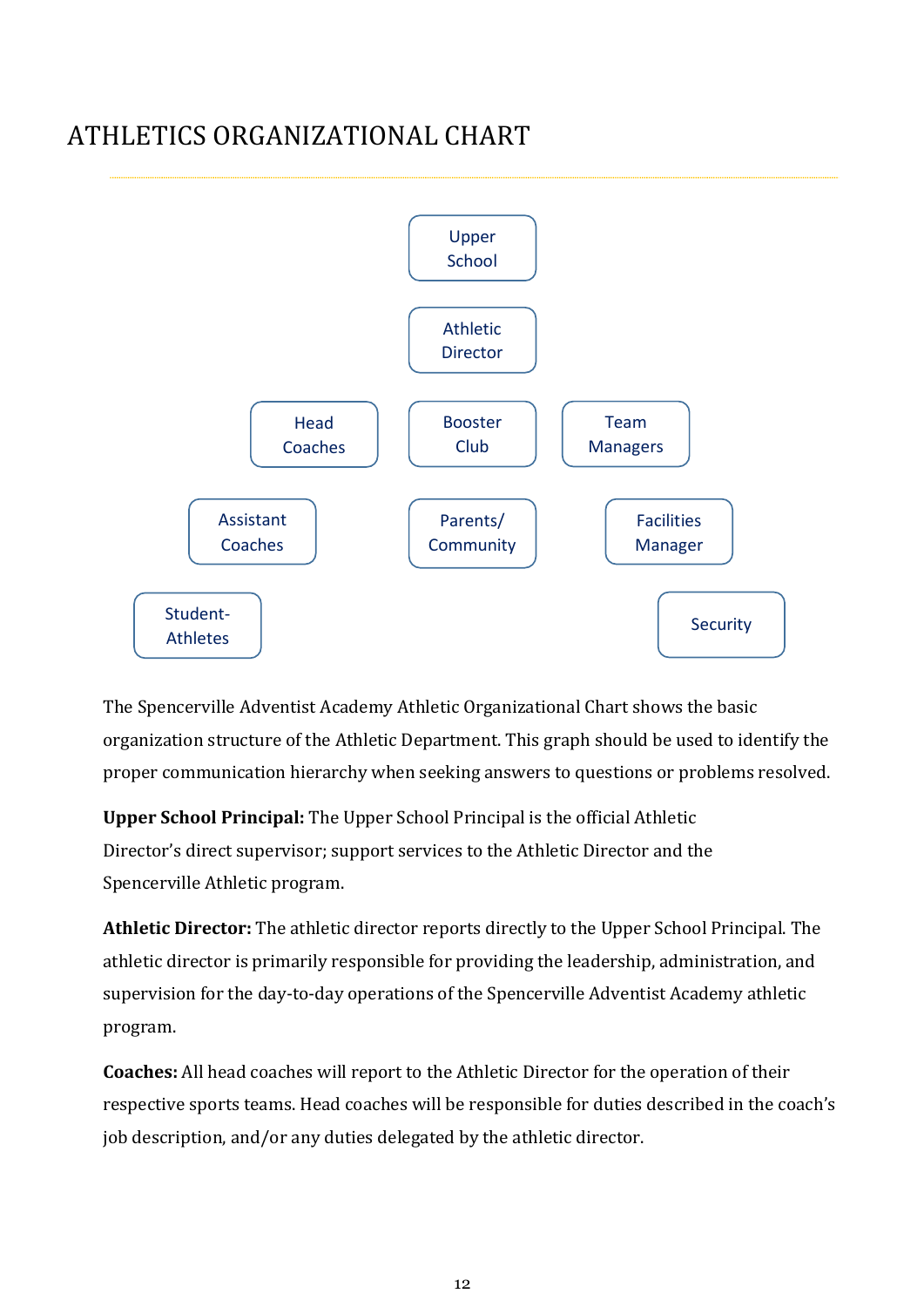### **Athletic Director Responsibilities**

The Athletic Director is a member of the administrative team and personnel supervisor of all athletic activities within Spencerville Adventist Academy. He/she reports directly to the Upper School Principal and serves as the liaison between the school and the student athletes.

### **The Athletic Director's responsibilities are:**

- 1. To conduct seasonal coaches meetings to review all aspects of the Athletic Program. (i.e., student safety, medical concerns, etc.)
- 2. To report all major incidents (i.e., altercations, injuries, etc.)
- 3. To organize and administer the athletic program.
- 4. To complete and approve all athletic schedules.
- 5. To be the liaison between the school and the student athletes.
- 6. To verify the eligibility of each student athlete as determined by the coachin cooperation with the upper school principal.
- 7. To enforce and be the in-school liaison of the county, state and athletic conference rules & regulations; to conduct coaches; parent and team meetings; to review all rules & regulations; the sportsmanship agreement.
- 8. To coordinate all practice times and game schedules.
- 9. To ensure, with the cooperation of team coaches, that all equipment for each sport is purchased, issued, collected, cleaned, and stored.
- 10. To coordinate and provide coaches with current and approved forms/documents for participation in Spencerville Adventist Academy athletics.
- 11. To coordinate transportation for all athletic events.
- 12. To coordinate and prepare all athletic budgets and expenditures.
- 13. To ensure all coaches, at the end of each respective sport, submit an updated inventory of uniforms, equipment, etc., for the following school year.
- 14. To provide, obtain, and submit, by said due dates, the following form:
	- a. Coaches list
	- b. Bus schedules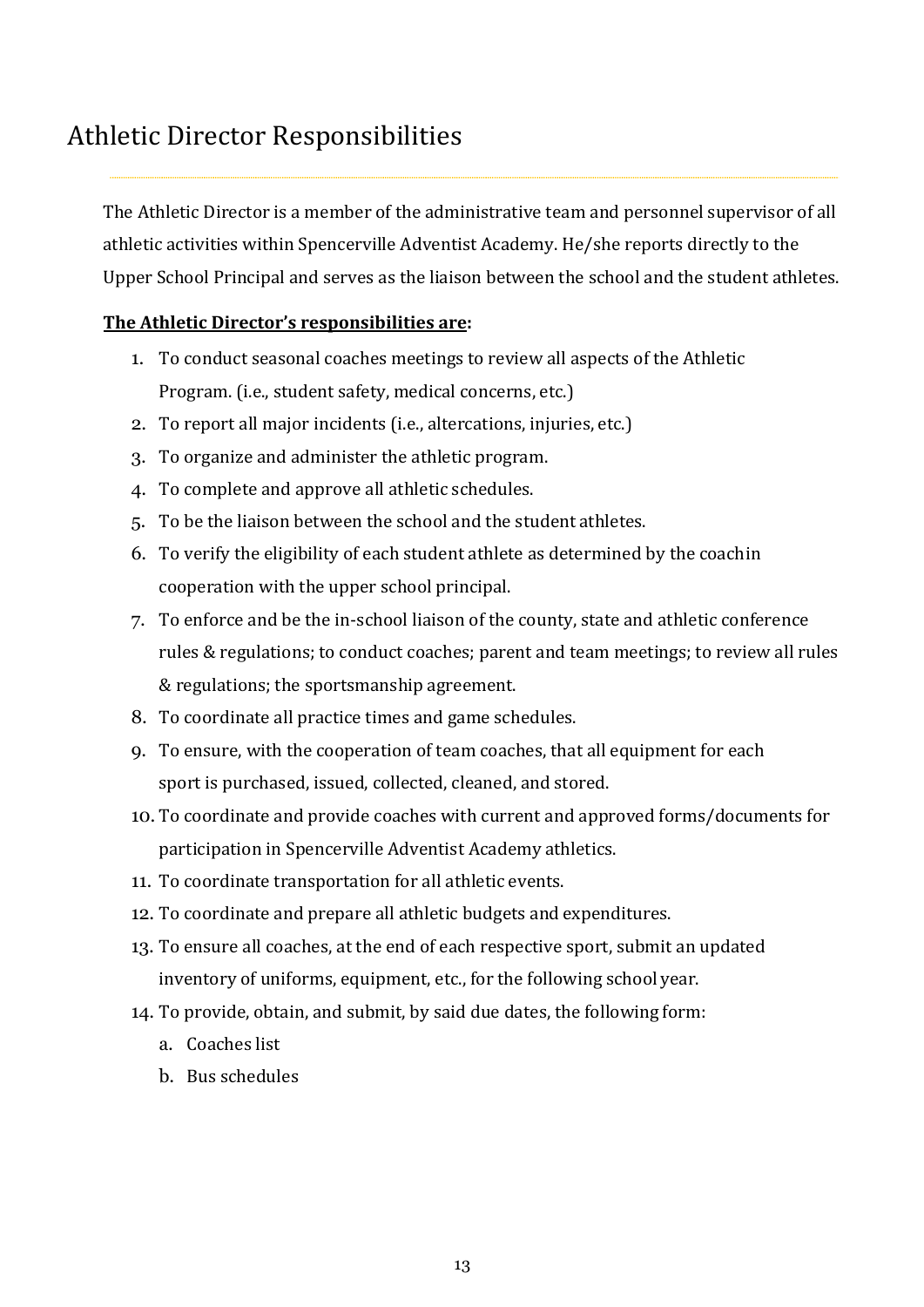- c. Authorization forms
- d. Eligibility rosters
- e. Student workers payroll
- f. Athletic Schedules
- g. Travel reimbursement forms
- h. Athletic Department Financial Reports
- i. All other reports as required
- 15. To ensure all schedules are completed and submitted to the respective local board (Referees) for scheduling assignments
- 16. To attend internal and league meetings. Attend administrative meetings when appropriate/required.
- 17. Attend and represent Spencerville Adventist Academy at all pre and postseason Potomac Valley Athletic Conference (PVAC) meetings.
- 18. To provide coaches, athletes, administrative staff, and the school community with information pertaining to current trends and policies in athletics
- 19. To secure and hire coaches for respective sports teams
- 20. To maintain an active team and coaches' roster
- 21. Ensure that all coaches have successfully completed Verified Volunteers (background check), Concussion Certification, First-Aid and CPR, etc.
- 22. To develop and maintain current student rosters (3 years)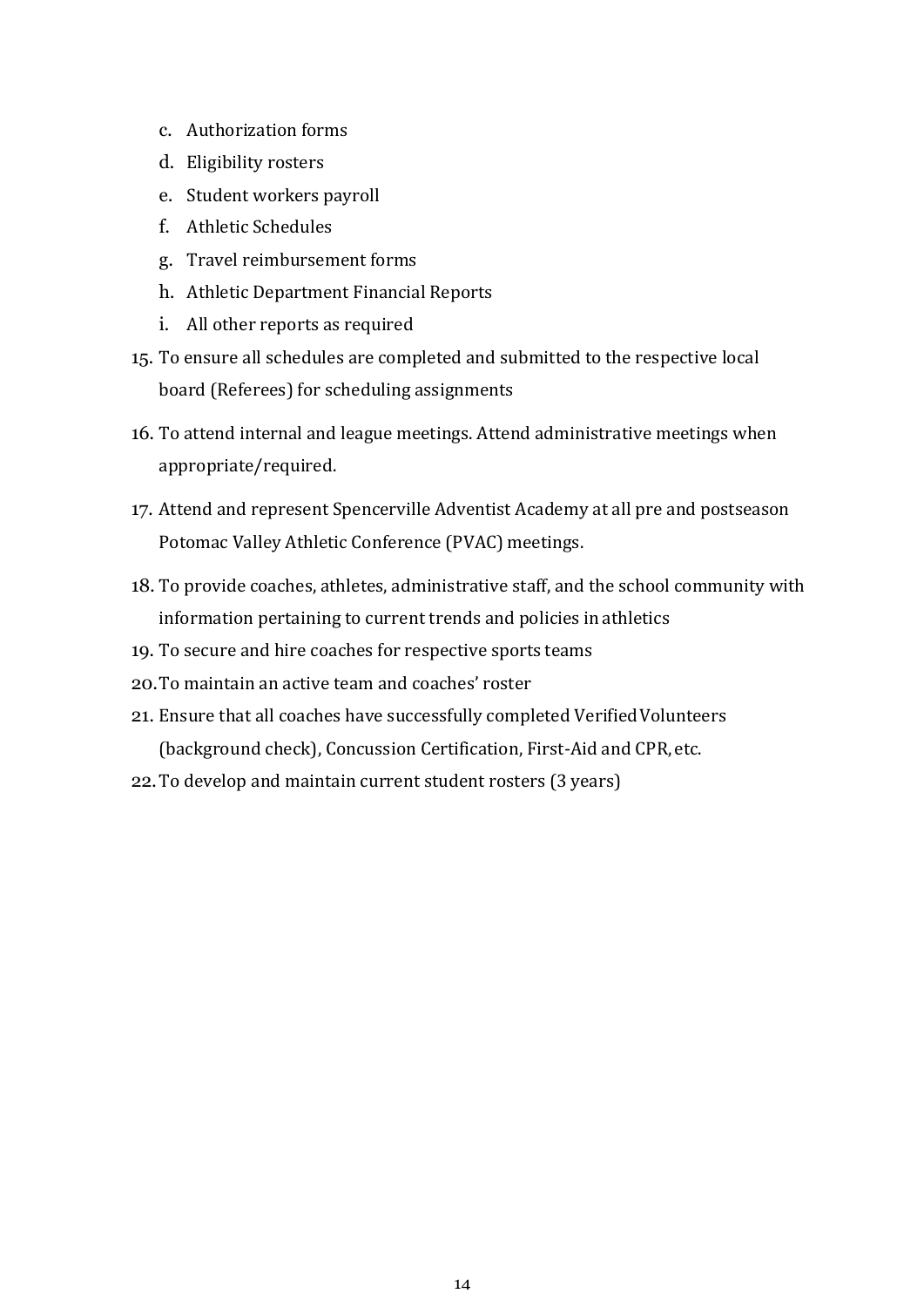# Coaches Responsibilities/Job Description

Coaches are expected to provide an atmosphere in which all athletes are treated in a fair and equitable manner. The coach shall exercise appropriate leadership to ensure that his or her program has a positive and productive influence on the total educational experience of the athlete.

Coaches must have a working knowledge of his or her respective sport, be familiar with current trends, and possess the skill set to adequately train student athletes. The coach must be cognizant and up to date on all safety issues; and be able to communicate this information effectively to players, parents, and administrative staff.

### **The Coach's responsibilities are:**

- 1. Selection of the athletic teams is the sole responsibility/decision of each coach for their respective team.
- 2. To assume responsibility for following school and league regulations; knowing and understanding school and league rules; adhere to procedures and guidelines governing that sport. Understand and inform all athletes of all guidelines regarding properconduct, rules, safety, and regulations established by the Potomac Valley Athletic Conference, Spencerville Adventist Academy, and the individual coach.
- 3. Organize try-outs, practices, scrimmages and games. It is the expectation that teams will practice 2-4 times per week, except on days where practice is not allowed, due to inclement and/or mandated by the school.
- 4. Ensure completion and collect all required forms (i.e., Sports Physicals, parent permission forms, and other forms required by the school) prior to participating. A *current sports physical MUST be on file every year, prior to trying out for any of the sports teams (Failure to* do so, may result in the student **NOT** making the active roster for that particular sport). Sports physicals are valid for one (1) year. Students with two (2) households, and both parents registered in *RenWeb, MUST obtain dual signatures from both parents when seeking permission foran event. If only one* (1) parent is listed in RenWeb, then one (1) signature will suffice.
- 5. Attend all practices, scrimmages, games and coaches' meetings.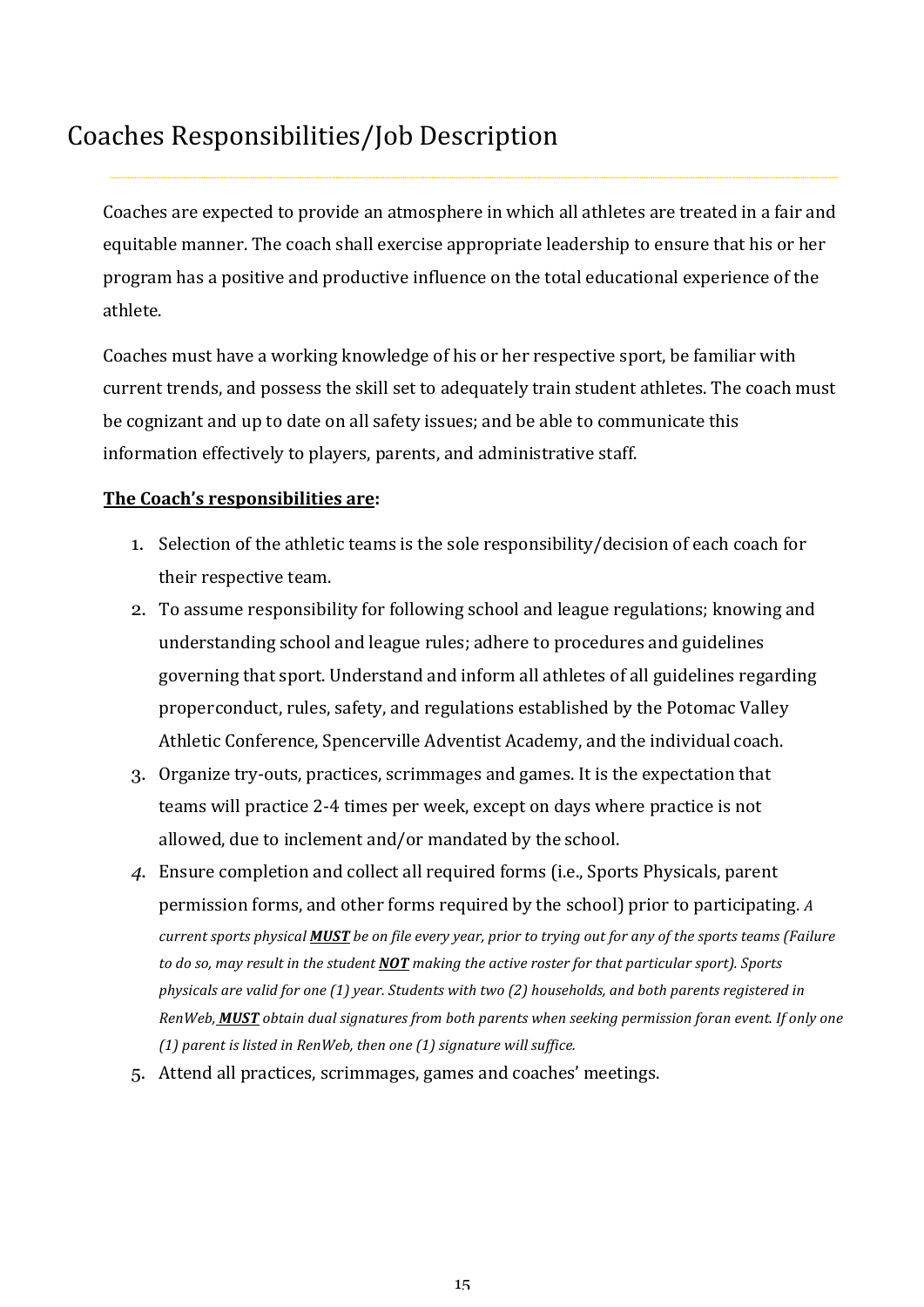- 6. Assume responsibility for sportsmanlike conduct of all players and team personnel while participating or attending any venue. Make immediate notification of any unsportsmanlike conduct, ejections, and/or behavior not in compliance with school policy.
- 7. Be an advocate of their respective sport within the school and at local schools; encourage positive participation in the sport.
- 8. Attend/participate in awards and school recognition programs.
- 9. Demonstrate and represent the Seventh Day Adventist beliefs on and off the court. Be that Christian role model/example to the team members.
- 10. Periodically inspect equipment, fields, facilities and other related items; report any issues to the Athletic Director.
- 11. Conduct postseason inventory of equipment, First-Aid kits, and uniforms; assess players of fees incurred for lost uniforms, equipment, and supplies.
- 12. Maintain positive relations with students, staff, community members, booster club, opposing coaches, and universities.
- 13. Encourage constructive criticism at all times; even in a win or lose situation.
- 14. Prevention and/or report of any and all acts of hazing, unethical behavior, immoral behavior, and bullying.
- 15. Establish and distribute to team the standards and expectations, which include:
	- A. Criteria for team selection. Participation are recommended to participate in off-season workouts, summer league, weekend programs, and off campus activities. Note: (This **WILL NOT** be used as criteria for team selection or determining a player's status on a team.)
	- B. Rules concerning the prohibition of the use of Tobacco, Alcohol, or Illegal Drugs during the season and the penalties for infractions; as well as inappropriate behavior as established by Spencerville AdventistAcademy.
	- C. Additional expectations of the coach, which should be communicated to the participants, parents and community at the start of the season.
- 16. Maintain current all required coaching certifications (CPR, First-Aid, Concussion Awareness, AED's, Verified Volunteers, etc.).
- 17. Any and all communication with students, athletes, and parents will be done solely via the BAND platform. When communicating information to students and athletes, coaches will CC parents on **ALL** communication.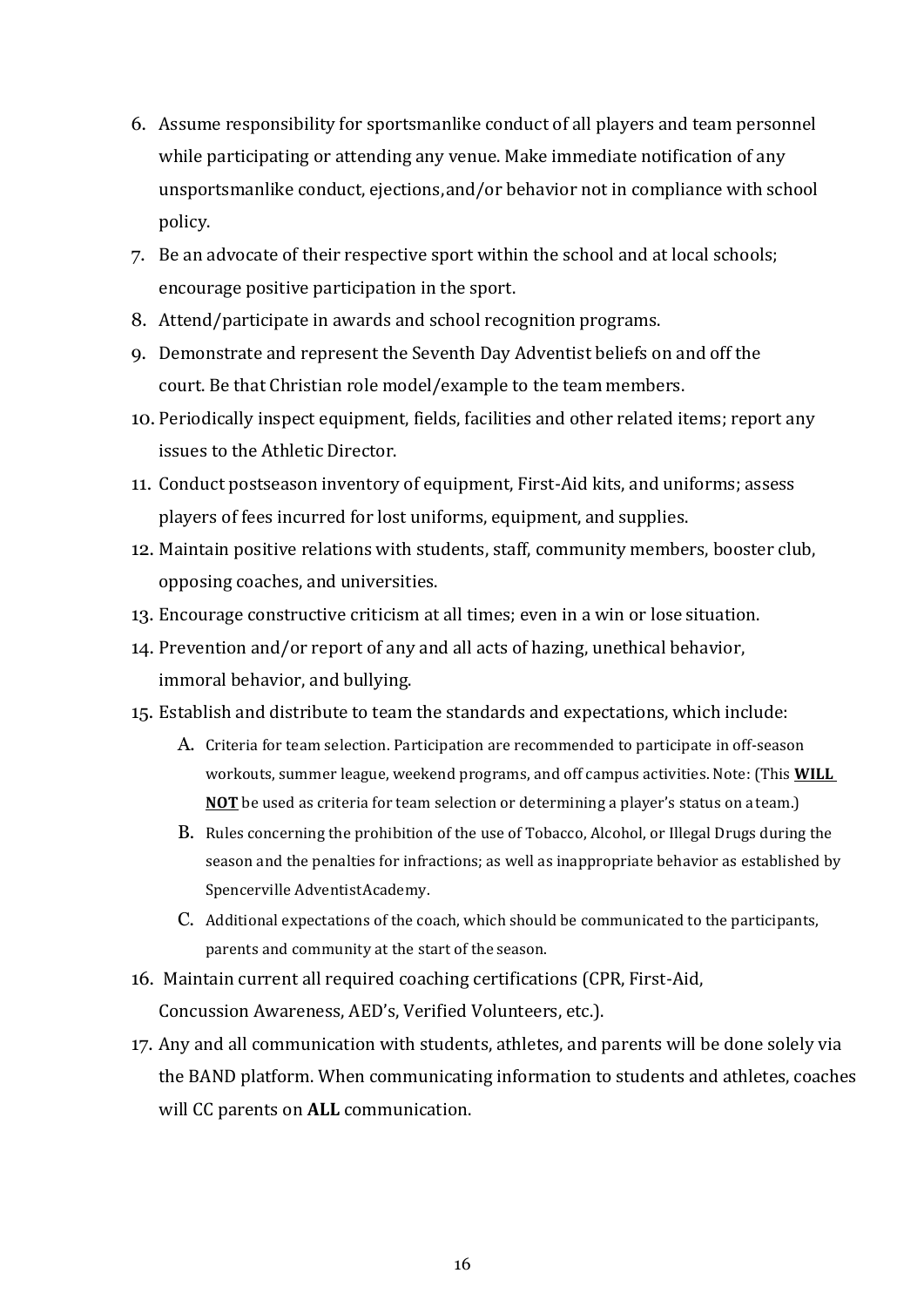### Coaches Code of Ethics

The function of a coach is to educate students through participation in interscholastic *competition.* An interscholastic program should be designed to enhance academic achievement and should never interfere with opportunities for academic success. Each student should be *treated* with the utmost respect, and his or her welfare should always be considered in decisions by the coach. Accordingly, the following guidelines for coaches have been adopted by the NFHS *Board of Directors.*

- The coach shall be aware that he or she has atremendous influence, for either good or ill, on the education of the student and, thus, shall never place the value of winning above the value of instilling the highest ideals of character.
- **The coach** shall uphold the honor and dignity of the profession. In all personal contact with students, officials, athletic directors, school administrators, the coach shall strive to set an example of the highest ethical and moral conduct.
- **The coach** shall take an active role in the prevention of drug, alcohol and tobacco abuse; reporting all infractions to the Athletic Director.
- The coach shall promote the entire interscholastic program of the school and direct his or her program in harmony with the total school program.
- **The coach** shall master the contest rules and shall teach them to his or her team members. The coach shall not seek an advantage by circumvention of the spirit or letter of the rules.
- **The coach** shall exert his or her influence to enhance sportsmanship by spectators, both directly and by working closely with cheerleaders, pep club sponsors, booster clubs, and administrators.
- The coach shall respect and support contest officials. The coach shall not indulge in conduct which would incite players or spectators against the officials. Public criticism of officials or players is unethical.
- **The coach**should meet and exchange cordial greetings with the opposing coach to set the correct tone for the event before and after the contest.
- **The coach** shall not exert pressure on faculty members to give student special consideration.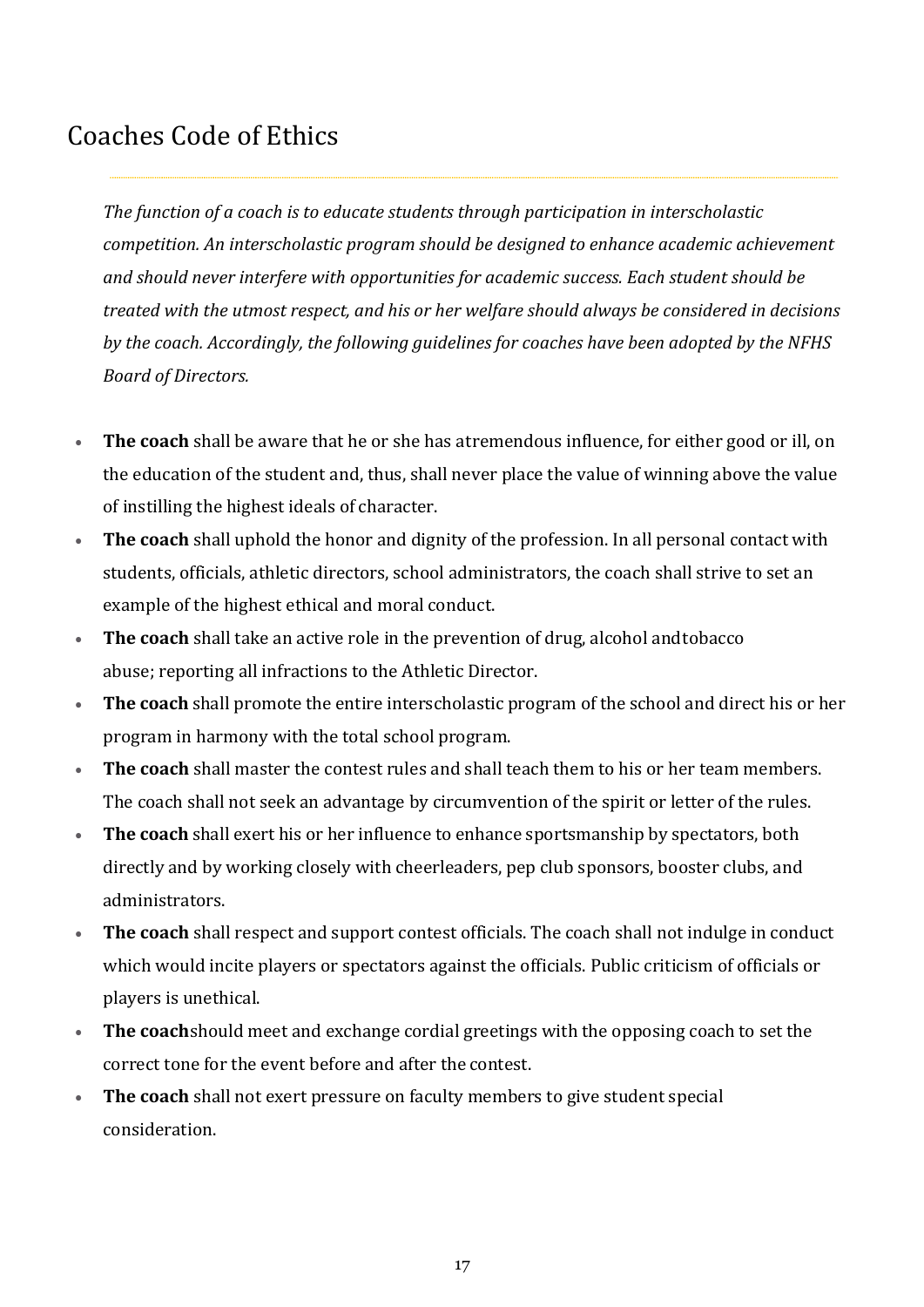### Fourteen Legal Duties/Responsibilities of a Coach

Several obligations or duties have been identified as absolute requirements for coaches and athletic administrators. It is important that all coaches, including assistants and volunteers, know and understand the following duties. This summary is not all*inclusive but is generally accepted as the "Legal Duties of Coaches" by the NFHS (National Federation of High Schools).*

**1. Duty to Plan** – A coach must demonstrate awareness of the maturity, physical development and readiness of athletes with appropriate plans for instruction, conditioning and supervision.

**2. Duty to Supervise** – A coach must be physically present, provide competent instruction, structure practices that are appropriate for the age and maturity of players, prevent foreseeable injuries and respond to injury or trauma in an approved manner. This duty requires supervisors to make sure facilities are locked and that students are denied access when a competent staff member cannot be physically present to supervise. This duty may also require coaches to control reckless player behaviors. Supervision responsibility also pertains to athletic administrators who are expected to be able to supervise coaches competently.

**3.** Duty to Assess Athletes Readiness for Practice and Competition - Athletics administrators and coaches are required to assess the health and physical or maturational readiness skills and physical condition of athletes. A progression of skill development and conditioning improvement should be apparent from practice plans. Athletes must also be medically screened in accordance with state association regulations before participating in practice or competition.

4. Duty to Maintain Safe Playing Conditions - Coaches are considered trained professionals who have the knowledge and skills that permits them to identify foreseeable causes of injury inherent in defective indoor and outdoor facilities or hazardous environments.

**5.** Duty to Provide Safe Equipment – to improve unsafe equipment, repair, remove, or disallow defective equipment. Please make note to the Athletic Director about any unsafe equipment so the proper steps are taken to provide safe equipment.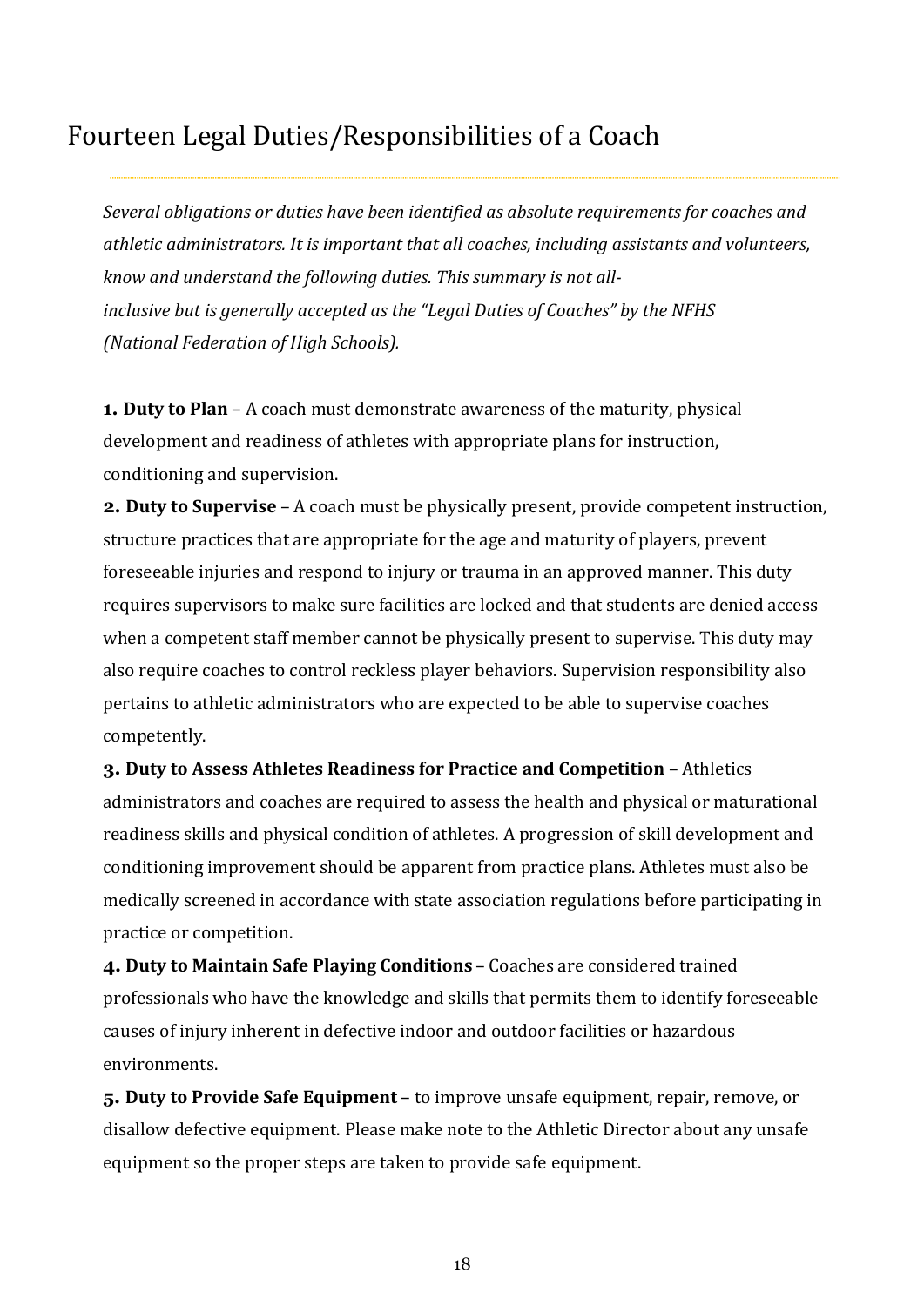**6. Duty to Instruct Properly** - Athletic practices must be characterized by instruction that accounts for a logical sequence of fundamentals that lead to an enhanced progression of player knowledge, skill, and capability.

**7. Duty to Match Athletes** - Athletes should be matched with considerationfor maturity skill, age, size and speed. To the degree possible, mismatches should be avoided in all categories.

**8. Duty to Condition Properly** – Practices must account for a progression of cardiovascular and musculoskeletal conditioning regimens that prepare athletes sequentially for more challenging practices and competitive activities.

**9. Duty to Warn** – Coaches are required to warn parents and athletes of unsafe practices specific 41 to a sport and the potential for injury or death. This warning should be issued in writing and both athletes and parents should be required to provide written certification of their comprehension.

**10. Duty to Ensure Athletes are Covered by Injury Insurance - Athletics** administrators and coaches must screen athletes to ensure that family and/or school insurance provides basic level of medical coverage. Athletes should not be allowed to participate without injury insurance.

**11. Duty to Provide Emergency Care** – Coaches are expected to be able to administer standard emergency care (first aid, CPR) in response to a range of traumatic injuries.

**12. Duty to Design a Proper Emergency Response Plan – Coaches mustdesign plans to** ensure an expedited response by EMS and an effective transition to the care and supervision of emergency medical personnel.

**13. Duty to Provide Proper Transportation** - In general, bonded, commercial carriers should be used for out of town transportation. Self or family transportation for local competition may be allowed if parents are pre-approved by SAA and have the required insurance coverage mandated by SAA.

**14. Duty to Select, Train, and Supervise Coaches - Administrators have** responsibility to ensure that appropriate skill and knowledge levels exist among members of the coaching staff to ensure appropriate levels of safety and wellbeing among athletes.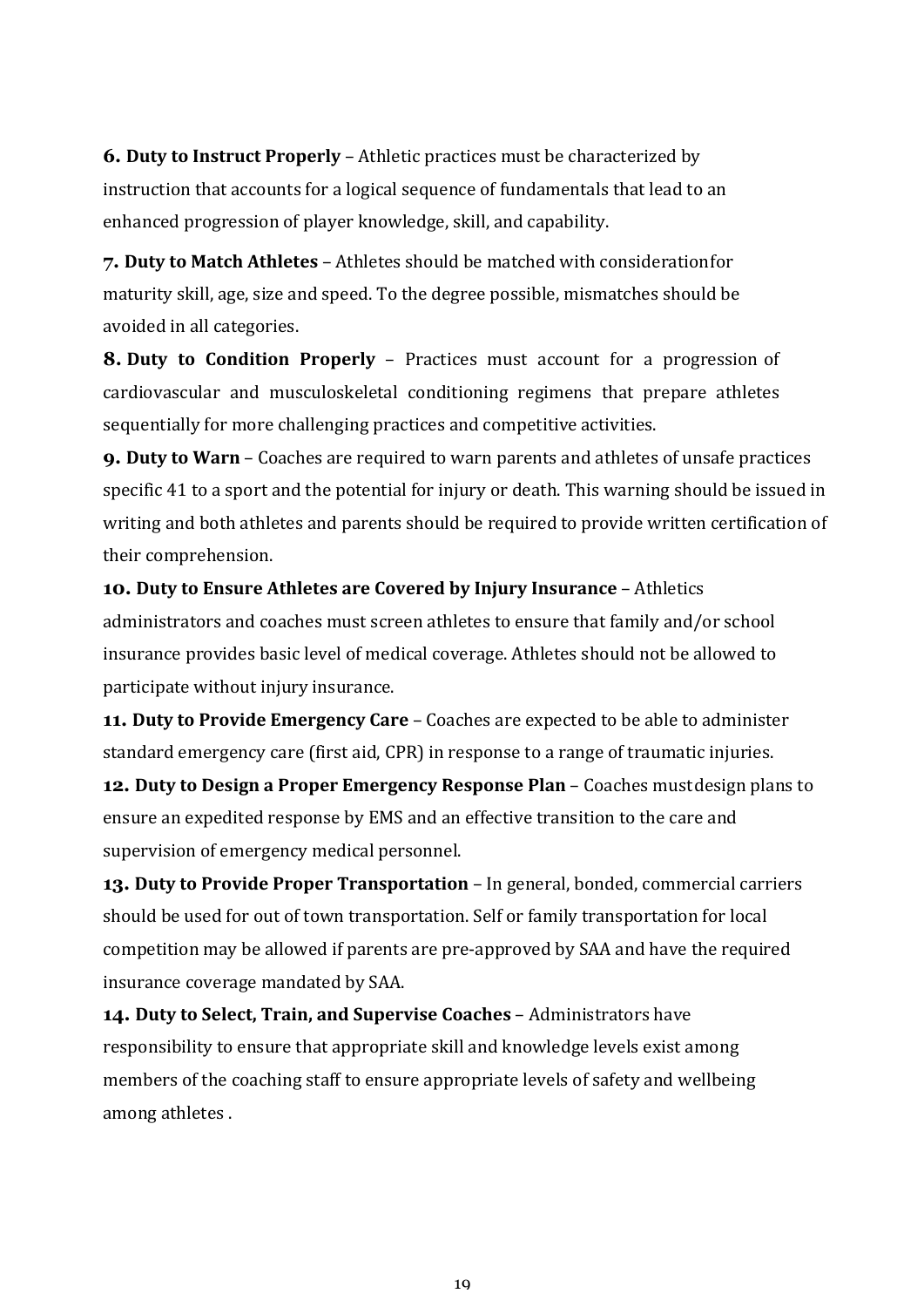# Guidelines for Management of Sports-Related Concussion

- Any student athlete suspected of suffering from a concussion or other head injury will be removed from activity and not allowed to return in the same 24-hour period after the injury.
- Evaluation by a medical doctor will be required for all student athletes suffering a concussion or other head injury before they will be allowed to return to play.
- Any student athlete with a witnessed loss of consciousness (LOC) should be immobilized and EMS (911) called for evaluation. The student should not be moved from the playing field.
- **E** All injuries must be reported to the School Nurse and documented (in RenWeb).
- Students diagnosed with a concussion must have a "Return to Play" form or other documentation detailing a plan for returning to a school team.

### General Guidelines

- Adding a New Sports Team:
	- 1. New athletic teams will be approved and incorporated into the Athletic Department by the SAA Administrative.
	- 2. New teams are implemented based on interest and logistics.
- Soccer:
	- 1. Each team, Upper School  $(9<sup>th</sup>-12<sup>th</sup> Grade)$  and Lower School  $(6<sup>th</sup>-8<sup>th</sup> Grade)$ , will be made up of a maximum of 18 players per roster. Any and all additional players are considered "Practice Players". "Practice Players" do not incur a team fee and do not receive a uniform but are eligible to attend practices.
	- 2. Soccer is Fall sport (August-October).
- Volleyball:
	- 1. Each team, Upper School  $(9<sup>th</sup>-12<sup>th</sup> Grade)$  and Lower School  $(6<sup>th</sup>-8<sup>th</sup> Grade)$ , will be made up of a maximum of 12 players per roster. Any and alladditional players are considered "Practice Players". "Practice Players" do not incur a team fee and do not receive a uniform but are eligible to attend practices.
	- 2. Volleyball is a Fall Sport (August-October).